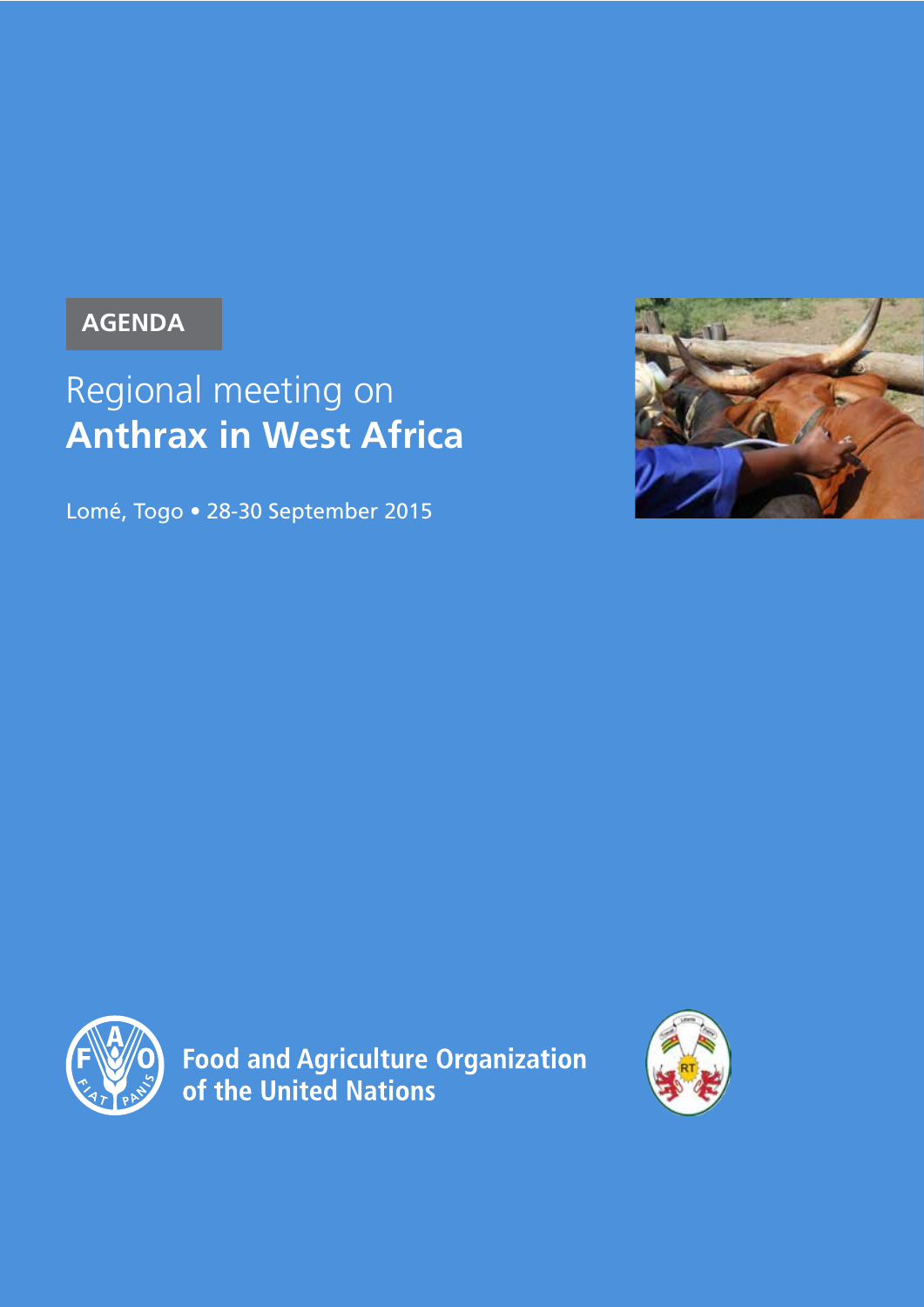# **28 September** Monday

| 8:30-9:00   | <b>Registration</b>                                                                                                                                                                                                                      |                                       |
|-------------|------------------------------------------------------------------------------------------------------------------------------------------------------------------------------------------------------------------------------------------|---------------------------------------|
|             | <b>OPENING CEREMONY</b>                                                                                                                                                                                                                  |                                       |
| 8:30-09:30  | <b>Welcome Address:</b><br>• Director of Veterinary Services-Togo<br>• Representative of the Centers for Disease Control and Prevention (CDC-USA)<br>• FAO Representative in Togo<br>• Ministry of Agriculture, Livestock and Hydraulics |                                       |
|             | <b>SETTING THE SCENE OF THE WORKSHOP</b>                                                                                                                                                                                                 |                                       |
| 9.30-10.00  | Introduction to the workshop objectives,<br>expected outcomes and agenda                                                                                                                                                                 | Ahmed El Idrissi (FAO)                |
|             | Introduction of the participants                                                                                                                                                                                                         |                                       |
| 10:00-10:30 | <b>Group photograph and break</b>                                                                                                                                                                                                        |                                       |
|             | <b>SESSION I: DISEASE SITUATION AND CONTROL STRATEGIES AND TOOLS</b>                                                                                                                                                                     |                                       |
|             | Chair: Ahmed El Idrissi                                                                                                                                                                                                                  |                                       |
| 10:30-12:30 | Strategies and options for prevention and control of<br>Anthrax in humans and animals                                                                                                                                                    | Sean Shadomy &<br>William (CDC)       |
|             | Anthrax diagnostic methods in humans and animals                                                                                                                                                                                         | Robyn Stoddard (CDC)                  |
|             | <b>Global distribution of Anthrax</b>                                                                                                                                                                                                    | Karim Tounkara (OIE)                  |
|             | Overview of Anthrax situation in Africa                                                                                                                                                                                                  | Hiver Boussini (AU-IBAR)              |
|             | <b>Discussion</b>                                                                                                                                                                                                                        |                                       |
| 12:30-14:00 | <b>Lunch break</b>                                                                                                                                                                                                                       |                                       |
|             | <b>SESSION II: COUNTRY REPORTS ON ANIMAL AND HUMAN ANTHRAX</b>                                                                                                                                                                           |                                       |
|             | Chair: Komla Batasse Batawui (CVO Togo)                                                                                                                                                                                                  |                                       |
| 14:00-15.30 | Country reports:                                                                                                                                                                                                                         |                                       |
|             | • Benin                                                                                                                                                                                                                                  |                                       |
|             | • Burkina Faso<br>• Ghana                                                                                                                                                                                                                |                                       |
|             | • Niger                                                                                                                                                                                                                                  |                                       |
|             | • Togo                                                                                                                                                                                                                                   |                                       |
|             | <b>Discussion</b>                                                                                                                                                                                                                        |                                       |
| 15:30-16:00 | <b>break</b>                                                                                                                                                                                                                             |                                       |
|             | <b>SESSION III: ANTHRAX IN HUMANS</b>                                                                                                                                                                                                    |                                       |
|             | Chair: Karim Tounkara                                                                                                                                                                                                                    |                                       |
| 16:00-17:00 | Human Anthrax in West Africa                                                                                                                                                                                                             | Dossou Vincent Sodjinou<br>(WHO/AFRO) |
|             | Anthrax and public health messages                                                                                                                                                                                                       | Rita Traxler (CDC)                    |
|             | Discussion                                                                                                                                                                                                                               |                                       |
|             |                                                                                                                                                                                                                                          |                                       |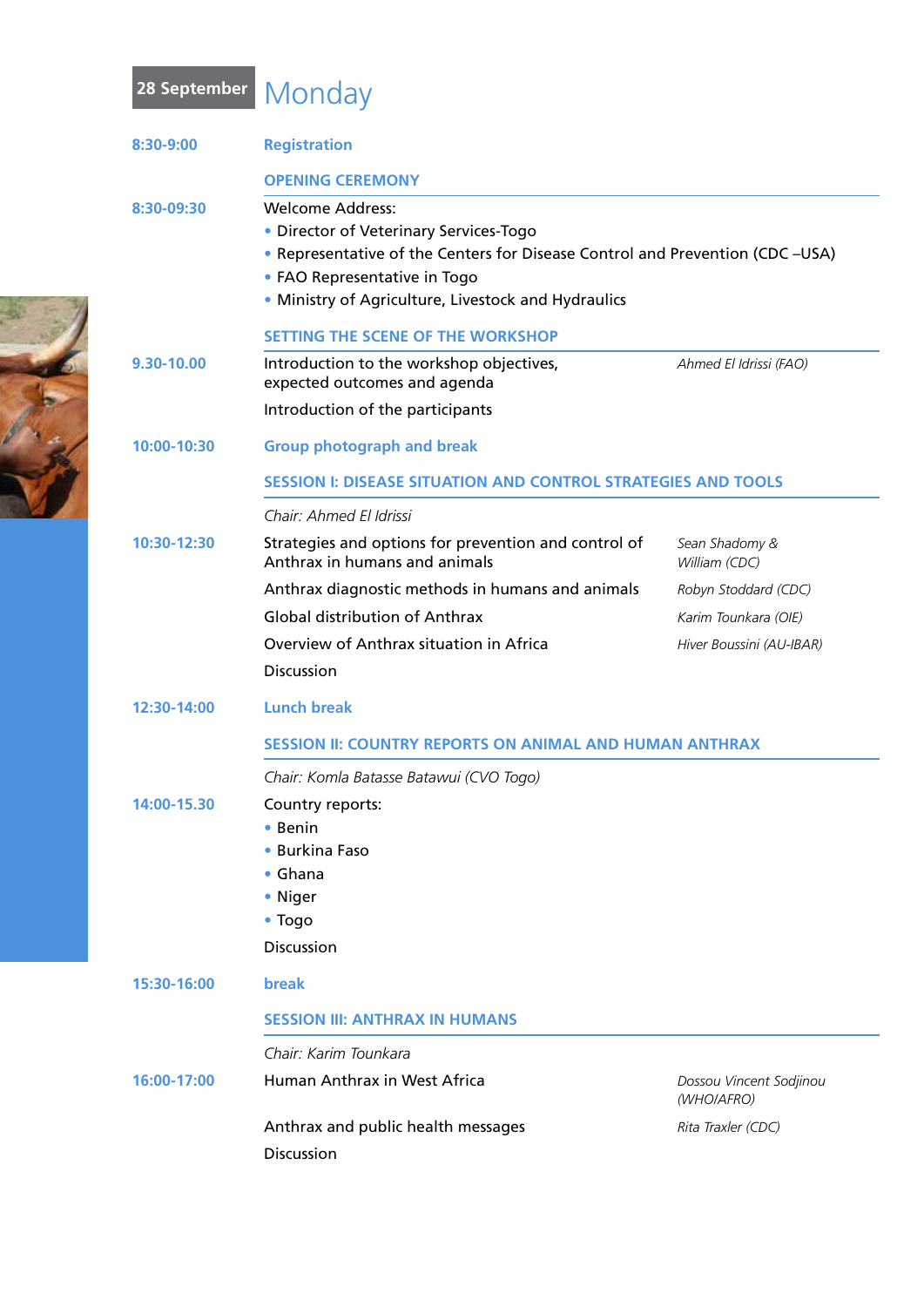# **29 September** Tuesday

|             | <b>OTHER REGIONS</b>                                                                                                                                                                                                                                                                                                                                    |                                        |  |
|-------------|---------------------------------------------------------------------------------------------------------------------------------------------------------------------------------------------------------------------------------------------------------------------------------------------------------------------------------------------------------|----------------------------------------|--|
|             | Chair: Hiver Boussini                                                                                                                                                                                                                                                                                                                                   |                                        |  |
| 8.30-10:00  | FAO response to Anthrax outbreaks in West Africa                                                                                                                                                                                                                                                                                                        | Berhanu Bedane (FAO)                   |  |
|             | Regional Anthrax control programme                                                                                                                                                                                                                                                                                                                      | Kouadjo Théodore Domagni<br>(UEMOA)    |  |
|             | Ghana mapping project                                                                                                                                                                                                                                                                                                                                   | Rita Traxler (CDC)                     |  |
|             | Preliminary investigations on Anthrax and<br>environmental factors                                                                                                                                                                                                                                                                                      | Claudia Pittiglio (FAO)                |  |
|             | Integrated investigation and surveillance of<br>Anthrax in Georgia                                                                                                                                                                                                                                                                                      | Sean Shadomy &<br>Rita Traxler (CDC)   |  |
|             | Anthrax outbreaks in Bangladesh                                                                                                                                                                                                                                                                                                                         | Sean Shadomy &<br>Robyn Stoddard (CDC) |  |
|             | Discussion                                                                                                                                                                                                                                                                                                                                              |                                        |  |
| 10:00-10:30 | <b>Break</b>                                                                                                                                                                                                                                                                                                                                            |                                        |  |
|             | <b>SESSION V: WORKING GROUPS</b>                                                                                                                                                                                                                                                                                                                        |                                        |  |
| 10:30-12:30 | Breaking up into three groups to work on the following:<br>• Main challenges for Anthrax prevention and control in the region<br>• Local practices favoring Anthrax outbreaks<br>• Capacity development needs to provide effective support to<br>national prevention and control programmes<br>• Intersectoral collaboration<br>• Regional coordination |                                        |  |
| 12:30-14:00 | <b>Lunch break</b>                                                                                                                                                                                                                                                                                                                                      |                                        |  |
| 14:00-15:30 | Continue discussions as above                                                                                                                                                                                                                                                                                                                           |                                        |  |
|             | Feedback from group discussion to the plenary (Group I)                                                                                                                                                                                                                                                                                                 |                                        |  |
|             | <b>Discussion</b>                                                                                                                                                                                                                                                                                                                                       |                                        |  |
| 15:30-16:00 | <b>Break</b>                                                                                                                                                                                                                                                                                                                                            |                                        |  |
| 16:00-17:00 | Feedback from group discussion to the plenary (Group II & Group III)                                                                                                                                                                                                                                                                                    |                                        |  |
|             | <b>Discussion</b>                                                                                                                                                                                                                                                                                                                                       |                                        |  |

**Session IV: Anthrax projects and studies in West Africa and**